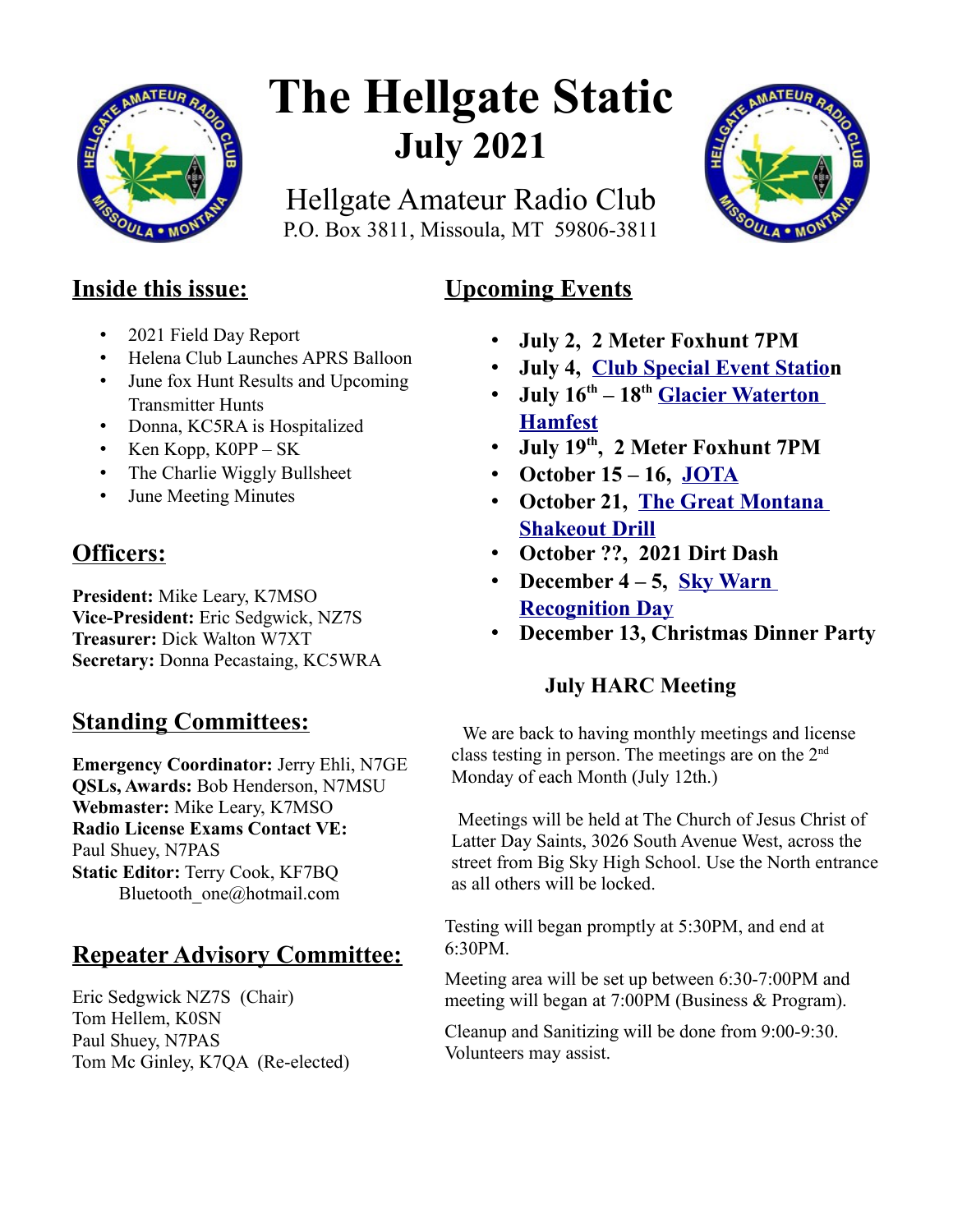#### **HARC FIELD DAY 2021**

FD 2021 for HARC and W7PX turned out better than expected. We possibly set a new scoring record for class 1A in Montana and maybe even the entire ARRL NW Division, although ARRL does not publish records for FD. Your HF Committee decided to set up 2 separate stations this year, one using W7PX for a serious competitive scoring effort and the other using the call K7BG for new members and others wanting to get FD operating experience.

We were hoping to enlist as many operators and help for setup and teardown as possible. This year's crew included team leader Tom K0SN, Pat, N9RV, Tom, K7QA, Rich, K7QNZ and new member John, W7KRZ. Bill KJ7PCR came up Saturday afternoon to observe the action.



*Tom K0SN at K7BG*

 Dick, W7XT had planned to participate but had to spend the weekend dealing with a few health challenges. We are happy to hear Dick is back to full speed again. Those of you who could not attend and participate really missed out enjoying this traditional major ham radio club event of the year.

The W7PX setup consisted of an Elecraft K3S with full N1MM logging and control laptop integration, set up inside the comfort of K0SN's camper trailer. Antennas used were the excellent 3 element 20/15 meter yagi (custom built by K0SN) on the HARC trailer and 40 foot crankup mast. Two zepp dipoles with ladder feedlines were strung up between fir trees at 60 feet up, one for 40 meters and the other for 40 and 80 meters that was shared with the K7BG station. K0SN's tennis ball cannon with

fishing line established the rope pull-up anchor points on the support trees.

The K7BG station setup consisted of the club's new Elecraft K3S, also with full N1MM laptop PC integration set up in the KGVO/KYSS camper trailer provided by Townsquare Media. Unfortunately the K3S developed a nasty intermittent Saturday evening and had to be replaced by the club's Elecraft K2 backup transceiver. It performed well for the remainder of the event. Antennas used were K0SN's custom 2 element 20/15 meter yagi on a custom 25 ft "teeter-totter" mast and the 40/80 zepp dipole shared with W7PX. See all the attached pictures.

N9RV and K0SN alternated roughly 2 hour shifts on the W7PX station from 12N until 11PM when K7QA pulled the graveyard shift. Then back to N9RV and K0SN Sunday morning until FD ended at 12N. Watching both Pat and Tom carve through the pileups calling W7PX with QSO rates of 100 per hour and greater was a real treat.

John, W7KRZ operated most of the event using SSB with the K7BG call sign. Since John is a General class, we decided to borrow the K7BG Extra class call from Matt Trott with his blessing to have full use of all bands. Matt was a longtime Great Falls area contester who recently moved to South Dakota.

John pitched his tent Friday and stayed for the entire 3 day event along with K0SN onsite. He really got in the groove racking up Qs and was a great help during set up and tear down. During break times for John, K7QA rattled off some CW and SSB Qs on K7BG. It sure would have been nice to have more members join the action on that station.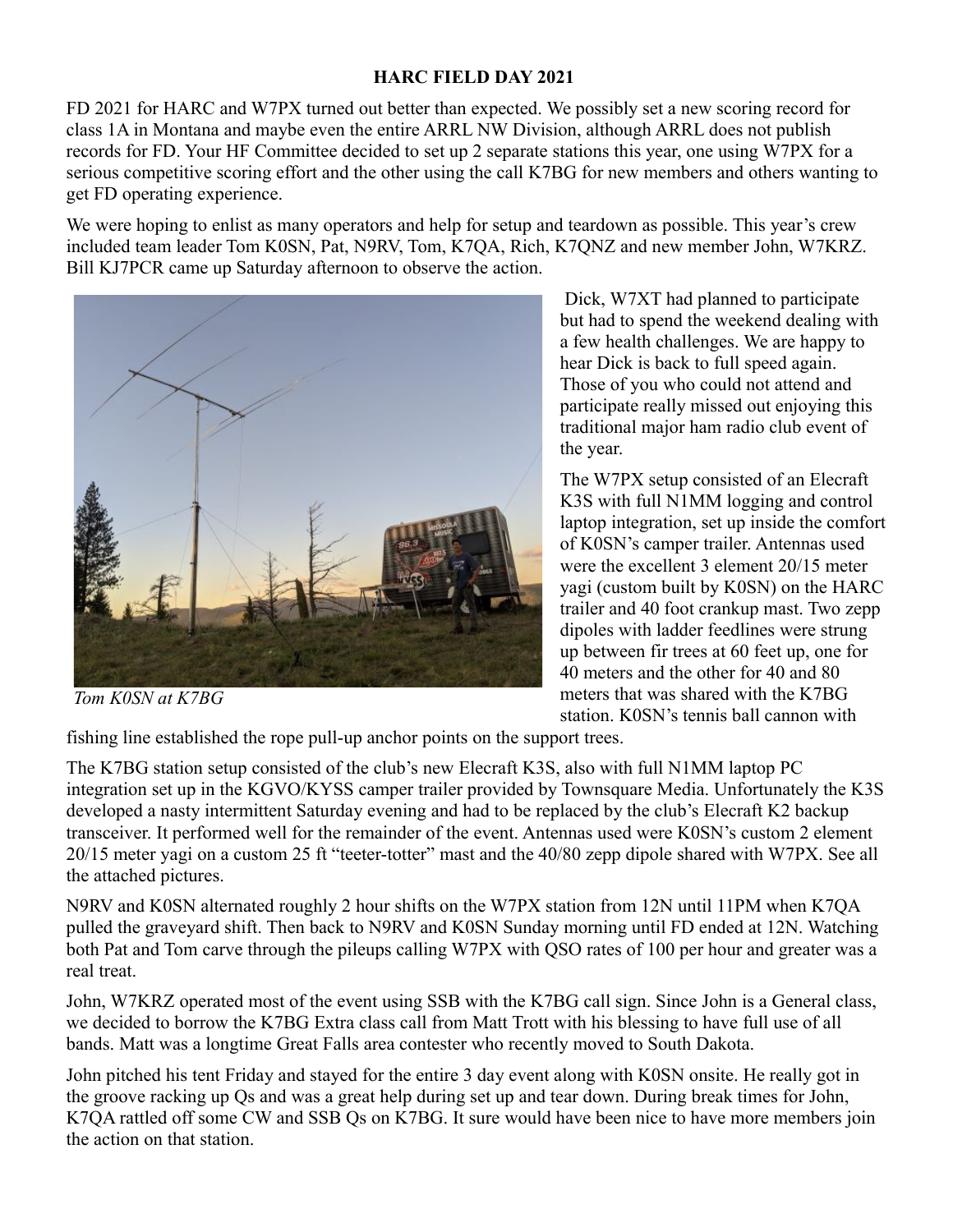

Pat N9RV at W7PX John W7KRZ at K7BG

Rich, K7QNZ came up Sunday morning with a box of delicious donuts and helped tear down. We got the entire setup dismantled and loaded in 2 hours. And then we enjoyed cold beers trading previous FD war stories and chatter about various logging programs.

Propagation conditions on 20, 40 and 80 meters were superb with a very quiet sun and rising solar indexes. We were hoping 15 meters would perform well but it sadly disappointed, especially on Saturday. Sunday perked up a bit but we'll have to wait til next year for 15 and maybe even 10 to open up as solar cycle 25 gets more active.



FD team leader K0SN already has more ideas and plans on how to improve next year's FD. This site is near perfect for its down sloping terrain and wide open look to the horizon in all important directions for propagating a big signal with only 100 watts. We know that the Mount Sentinel location might pose an access problem for some members, but the road is pretty decently maintained and can be easily driven with front wheel drive and 4x4 vehicles.

You can see many of the early posted FD scores on 3830scores.com. W7PX is still leading the class 1A category nationwide with 2262 total QSOs and a 7840 score. K7BG added 260 Qs with a 730 score. It will take ARRL many more months to compile and publish all the entries for FD 2021.

Make early plans now to participate in FD 2022!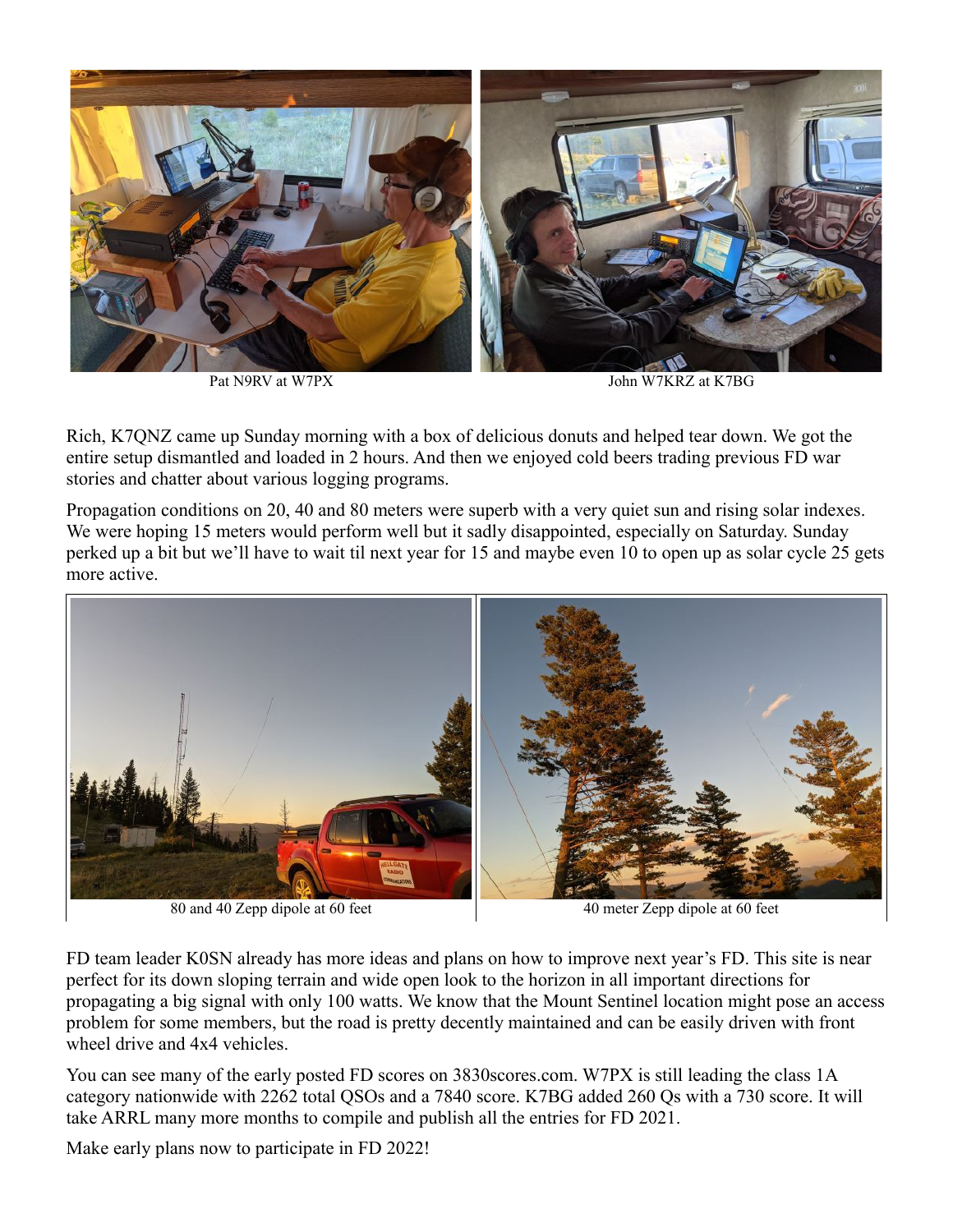#### **Helena Club Launches APRS Balloon**



Launch from Helena field day site Recovery near Jackson, MT

The Helena Amateur Radio Club successfully launched a weather balloon operating a radio before Field Day began. Complete with GPS and a 70 cm simplex repeater.. Despite some wind on launch it was a success. The balloon package was tracked using APRS, and reached an altitude of over 115,000 feet.

Chasers monitoring the flight on APRS and using the onboard simlpex repeater, were able to recover the balloon package at its landing site on the a ranch near Jackson, in the Big Hole Valley.

#### [You can find more info and photos here.](https://sites.google.com/view/ccarcfieldday2021/home?fbclid=IwAR1xpooiL9nbU4-zhuu2PRTrTSjGncn6vYT2LPaL7AROoza_P260s9bsY58)

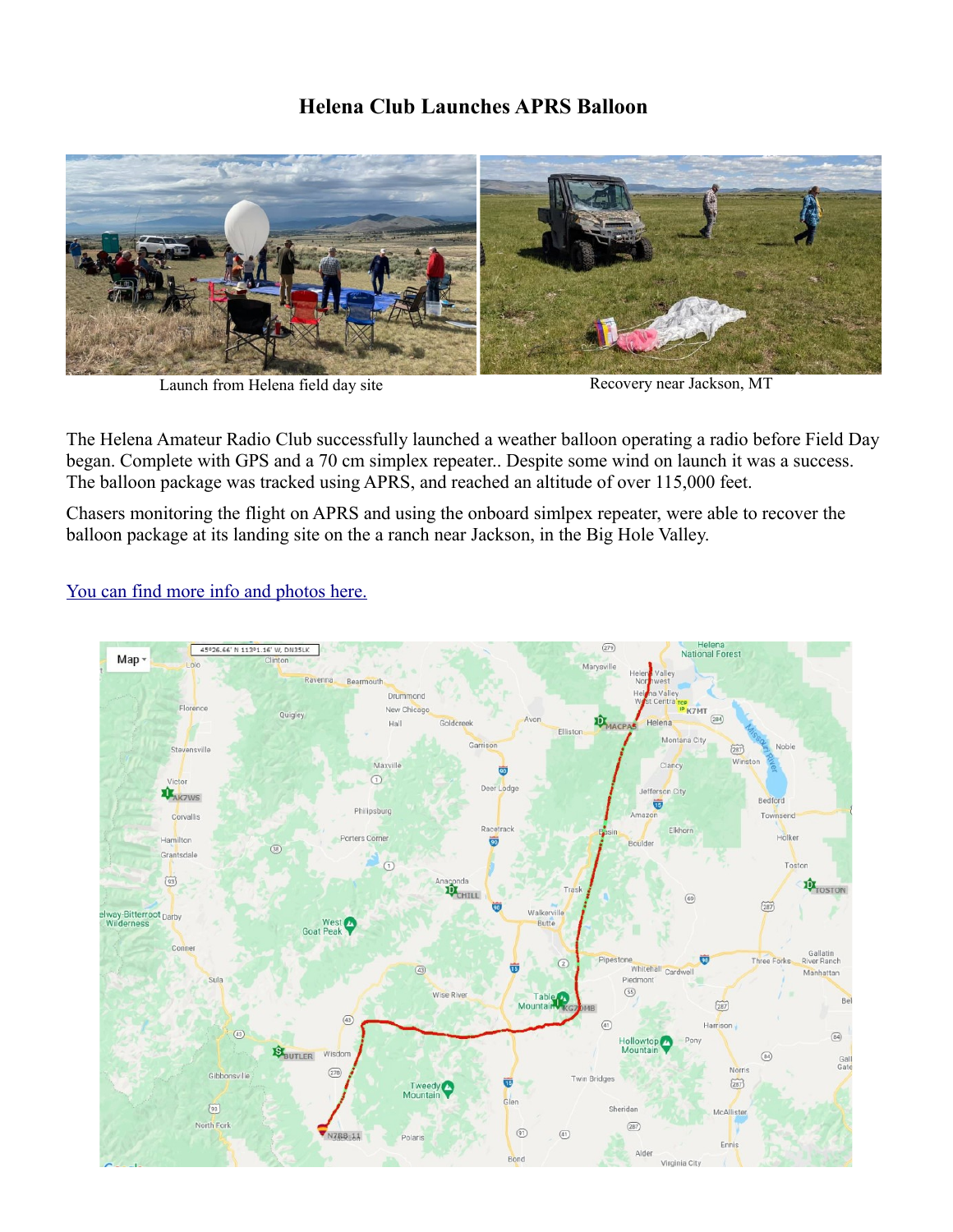## **June 21st Transmitter Hunt Results**

For the June 21<sup>st</sup> hunt, Joe AG7FH was the fox, and was using the club transmitter hunt controller. The hunters finding him behind the Emma Dickinson School, were: Terry KF7BQ at 7:40, Eric NZ7S at 8:22 and Aaron N7BIO at 8:25.. We are hoping to have more hunters show up at the July 2<sup>nd</sup> and July 19th hunts. Have fun and bring a friend .

If you are interested in being the "fox" at one of our hunts, contact Terry KF7BQ.

Participants may check in prior to the hunt on the 146.90 repeater. Unlicensed persons are welcome to participate without checking in.

• For this hunt, the fox's callsign will be W7PX.

`

- The hunt will be held on the simplex frequency of: 146.560 MHz
- The transmissions will begin at: 7:00 PM Local Time
- The hunt may continue for 2 Hrs, longer at the fox's option.
- The fox will transmit for approximately two minutes and then be silent for 1- 4 minutes.
- The fox will not significantly change transmitted power levels during the hunt.
- The fox will be in a location accessible by the public, without charge and will not be inside of a building.
- For this hunt the fox will be within the Missoula Valley, and in a place accessible by vehicle.
- For this hunt, participants can begin the hunt from anywhere he or she prefers.
- After the first hour of the hunt, the fox may at his or her discretion, provide hunters with clues to the fox's location.
- We would like the hunt to be fun for all. If you have suggestions on how we can improve this or future hunts please let us know.
- Drive carefully and observe all traffic statutes during this hunt, for everyone's safety.
- Have fun, we are all novices at this and the object is to have a good time.

#### **KC5WRA is in the Hospital**

Jackie KC7RBC was informed that Donna Pecastaing, our club secretary, has taken ill and is in St. Patrick's Hospital. She is only being allowed very limited visitors at this time. Donna has our thoughts and prayers for a quick recovery.

#### **Ken Kopp K0PP SK**

It is with great sadness that we hear, former HARC member, Kenneth Kopp K0PP of Anaconda MT is now a silent key. Ken was instrumental in setting up the first 2 meter fox hunts in Missoula back in the mid 1980's. He held an Extra class license and was a mentor and friend to amateur radio operators who knew him. No services are planned at this time.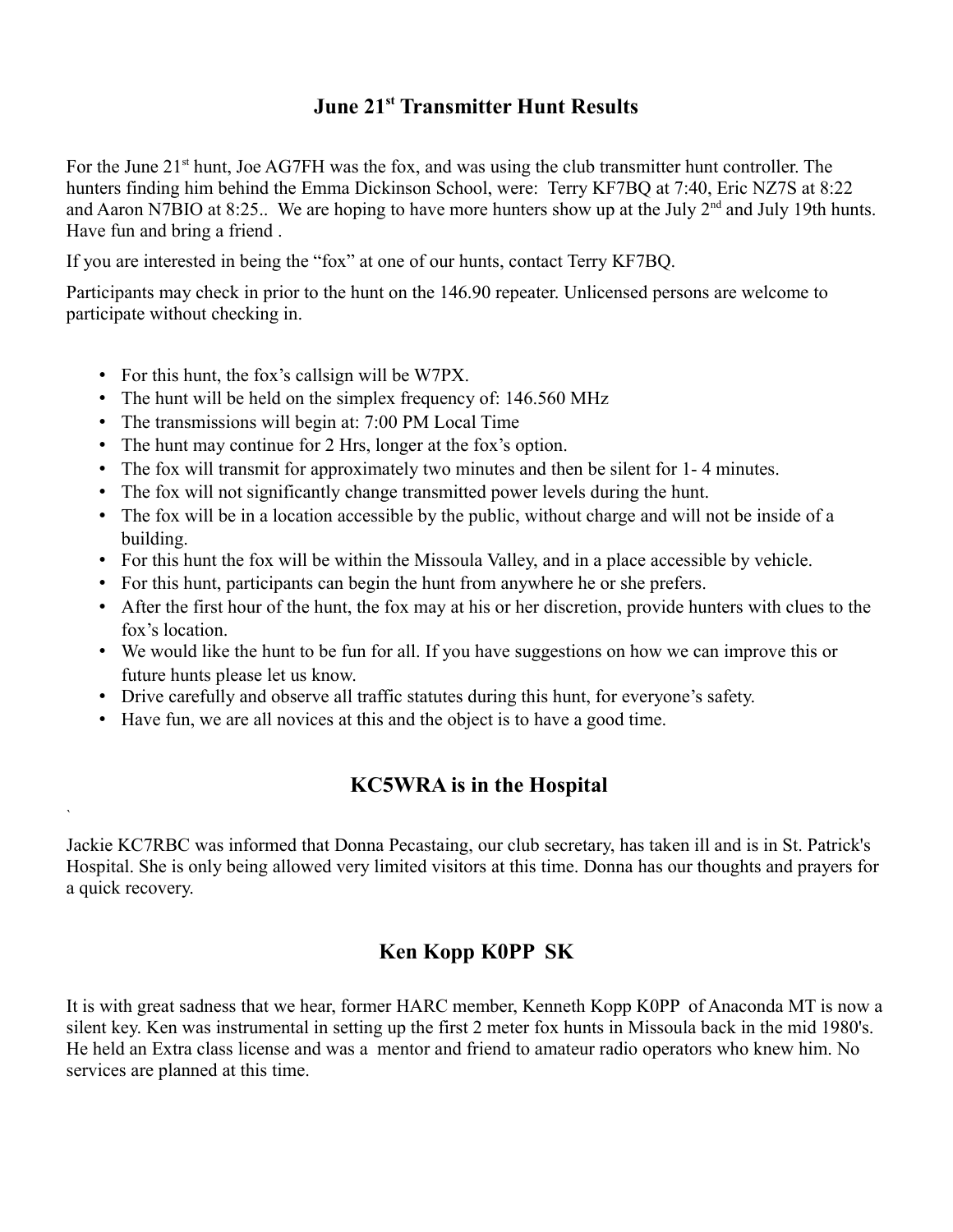### **THE CHARLIE WIGGLY BULLSHEET**

News and Views from HARC's CW ops

CW enjoys an admirable reputation for efficiency, both in its use of the radio spectrum and the economy of its expression. The popular new digital modes are often celebrated for the small amount of spectrum they require, but CW requires even less, sometimes, depending on the digital mode, much less. CW's economy of expression is achieved primarily by the use of certain systems of codes, the best known of which are the famous "Q signals."

All hams use some of these signals, even those operating exclusively in voice or digital modes. Some of them have become virtually universal in ham radio. As a result, the meaning of some of the codes now departs from their original definition. For example, according to the book, 'QRM' means 'Is my signal being interfered with?' It is a question. Usage over the years has turned it into a noun, a name for interference from other radio signals, like the infamous Russian Woodpecker of years past.

The ARRL used to publish a nicely printed sheet listing all the Q signals and their definitions. It was pink and printed on card stock, meant to be taped to the operating desk. Some of us old-timers have a copy on the desk yet. Mine is a good 50 years old, rather tattered and stained, but still serviceable. You can get a much expanded version for yourself free just by downloading it from the Radio Relay International website.

The Q signals fall into four groups, QN, QR, QS and QT, with one outlier, QUA. The QN signals are meant for use by the Net Control Station (NCS) of a traffic net. For example, NCS will tell a station that he is free to leave the net simply by saying QNX to him. He will tell a station that the net has traffic he is to take by saying QNU, etc. When conditions are poor NCS will want to be sure that two stations he wants to pass traffic can copy each other adequately by asking each if he can copy the other, using QNJ. For example, "AJ7B QNJ WB6N?"

The Q signals in common, everyday use are all drawn from the QR\_, QS\_ and QT\_ sets. Notice that the common conversational meaning of some of these, as with QRN, has changed. One that should be better known and more widely used is QRS, whose colloquial meaning is "Slow down! You're sending too fast for me." One does hear it from time to time in contests. Incidentally, CW QSOs usually earn double the points of phone QSOs in contests, like Field Day.

Finally, we note that there are many abbreviations in common use on the ham bands, in all the modes. CW was the pioneer, of course; consider the letter 'C' as a substitute for 'YES'. Then there are the prosigns, i.e., procedural signs, such as AR (printed with a bar over it to indicate that the two letters are to be sent as one), and SK. And we would be remiss if we did not mention '73', '88', 'HI', 'ditdit' and other such expressions that more or less elude classification. For the most part these make up CW's phatic language, i.e., expressions not meant to convey or elicit information, but indicating good will, friendship, etc. "How are you?" upon meeting an acquaintance on the street is misinterpreted when it produces a catalog of ailments, what a clever friend calls "an organ recital." The scene in Robin Williams' film "Good Morning Vietnam!" in which he takes over an English class for Vietnamese, teaching them some big city street slang, offers an amusing example of the grammarians' phatic language. We hams have our own such talk, even in CW, though not nearly so hip, perhaps.

#### **Welcome to Our New Amateur Radio Operators**

The following candidates successfully passed their Technician Class exams at the June testing session:

 Tim Jacobs KJ7ZJC Gerard Gaddy KJ7ZJD